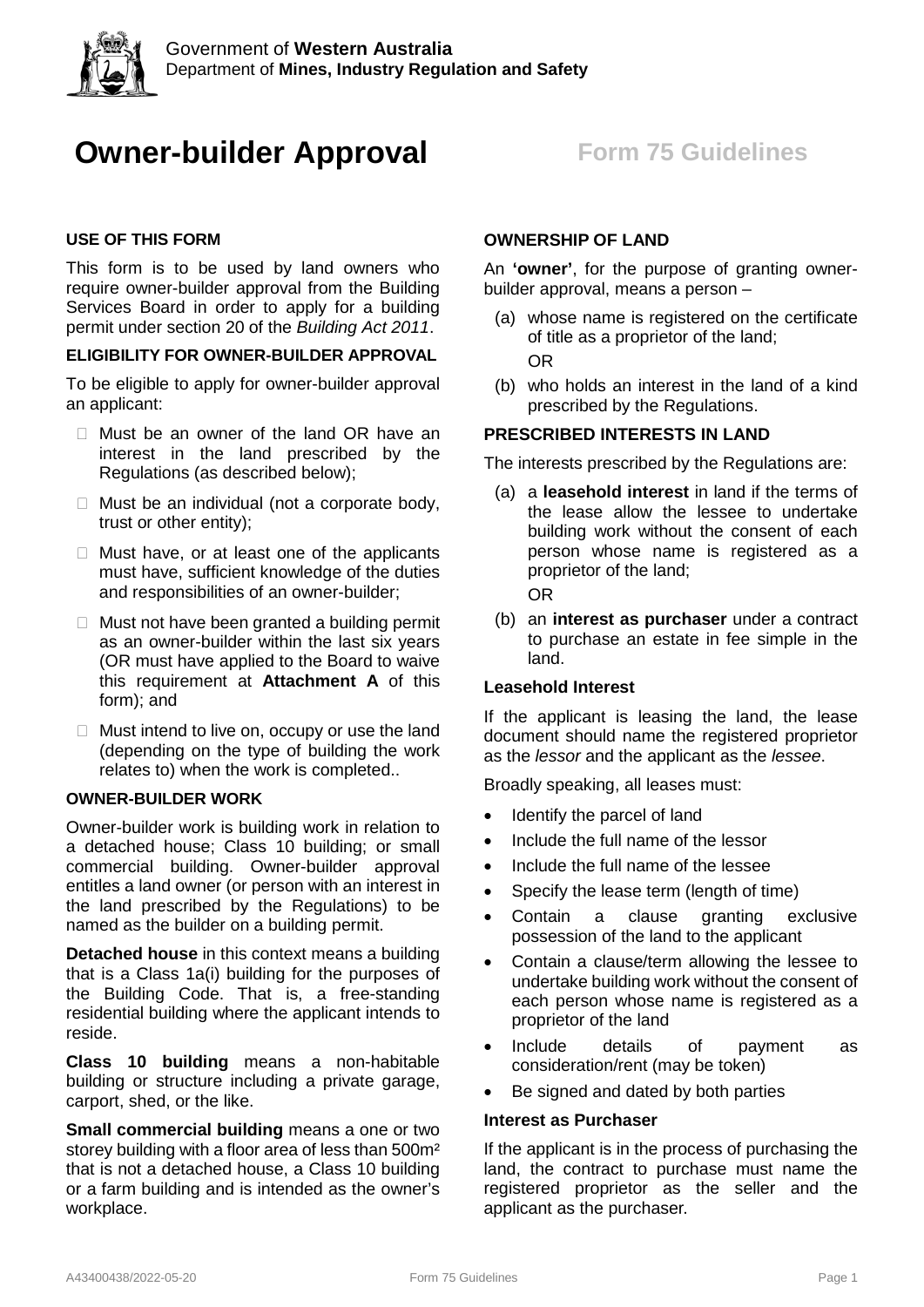#### **More than one owner**

An application for owner-builder approval must be signed by each owner of the land. If an application is signed by more than one person, a reference in this form to the *applicant* is a reference to *each of these persons*.

### **RESPONSIBILITIES OF AN OWNER-BUILDER**

Under the law, an owner-builder takes on the responsibilities of a builder, such as:

- obtaining a building permit and other approvals before commencing construction;
- ensuring proper management and supervision of the works;
- complying with building standards and with requirements applicable when building work may affect other people or other land; and
- complying with occupational health and safety and other requirements applicable to the building work.

Like a registered builder, an owner-builder may be liable for defects that become apparent when the building is in use.

### **Applying for a building permit**

Land owners wanting to carry out owner-builder work must have owner-builder approval from the Board before being granted a building permit from a permit authority under section 20 of the *Building Act 2011*.

#### **When an owner-builder approval expires**

An owner-builder approval expires six months after it is granted unless the approval holder applies for a building permit within this time.

If the owner-builder applies for a building permit and the permit is refused the owner-builder approval expires when the building permit is refused. If the building permit is issued the ownerbuilder approval expires when the building is complete.

#### **HOME INDEMNITY INSURANCE**

#### **Subsequent sale**

If an owner-builder sells his or her dwelling within seven years of the issue of the building permit the owner-builder must provide the purchaser with home indemnity insurance issued in accordance with the *Home Building Contracts Act 1991.*

#### **Registered building contractors**

Registered building contractors (individuals) intending to build their own principal place of residence may seek exemption from the requirement to obtain home indemnity insurance by submitting a Form 74 'Registered Building Contractor – Building a Principal Place of Residence' statutory declaration. This application form may be downloaded from the department's website.

[http://www.commerce.wa.gov.au/publications/stat](http://www.commerce.wa.gov.au/publications/statutory-declaration-building-principal-place-residence) [utory-declaration-building-principal-place](http://www.commerce.wa.gov.au/publications/statutory-declaration-building-principal-place-residence)[residence](http://www.commerce.wa.gov.au/publications/statutory-declaration-building-principal-place-residence)

#### **LODGING YOUR APPLICATION\***

*\*Applications will not be assessed for completeness upon lodgment. Your application will be assessed following allocation to a Licensing Officer.* 

# **By post**

Complete the payment slip at the bottom of this form and post to –

> Department of Mines, Industry Regulation and Safety

Licensing Services Branch Locked Bag 100 EAST PERTH WA 6892

# **In person** – **lodge and pay service only**

Pay for and lodge your application in person at -

Mason Bird Building Level 1, 303 Sevenoaks Street Cannington WA 6107

Office hours: Mon−Fri 8:30am to 4:30pm.

# **AFTER YOUR APPLICATION IS LODGED**

When the department is satisfied that your application is complete and payment is received, your application will be assessed and determined. If your application is assessed as incomplete, a licensing officer will advise you accordingly and request the required information. Once the application is determined you will be notified by a licensing officer without delay.

#### **Incomplete applications**

The department cannot process incomplete applications. If your application is assessed as incomplete, a licensing officer will advise you accordingly and request the required information. If you do not provide the information by the date stated in the request your application will be lapsed and the fee forfeited.

### **Return of documents**

Unless an application is rejected as incomplete, the department does not return documents lodged with applications. If you need a copy of your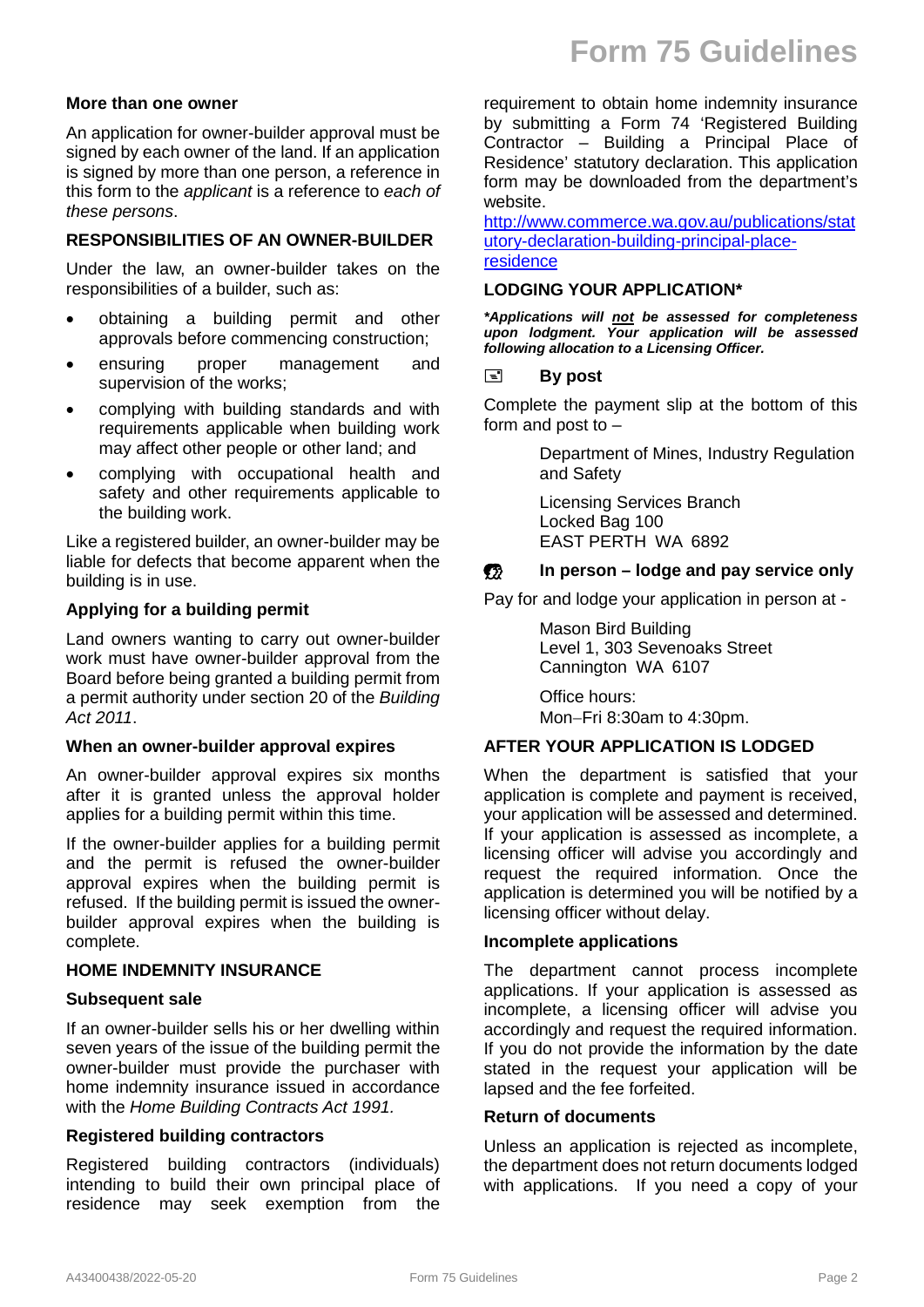# **Form 75 Guidelines**

application or attached documents, please make a copy before you lodge your application.

### **SAT review of Board decisions**

If you are aggrieved by a decision of the Board to refuse your application for owner-builder approval or imposing a condition on your approval you have 28 days to apply to the State Administrative Tribunal for a review of the decision.

### **More information**

If you need more information about the status of your application, or about owner-builder approvals generally, please call 1300 489 099, or email ownerbuilders@dmirs.wa.gov.au.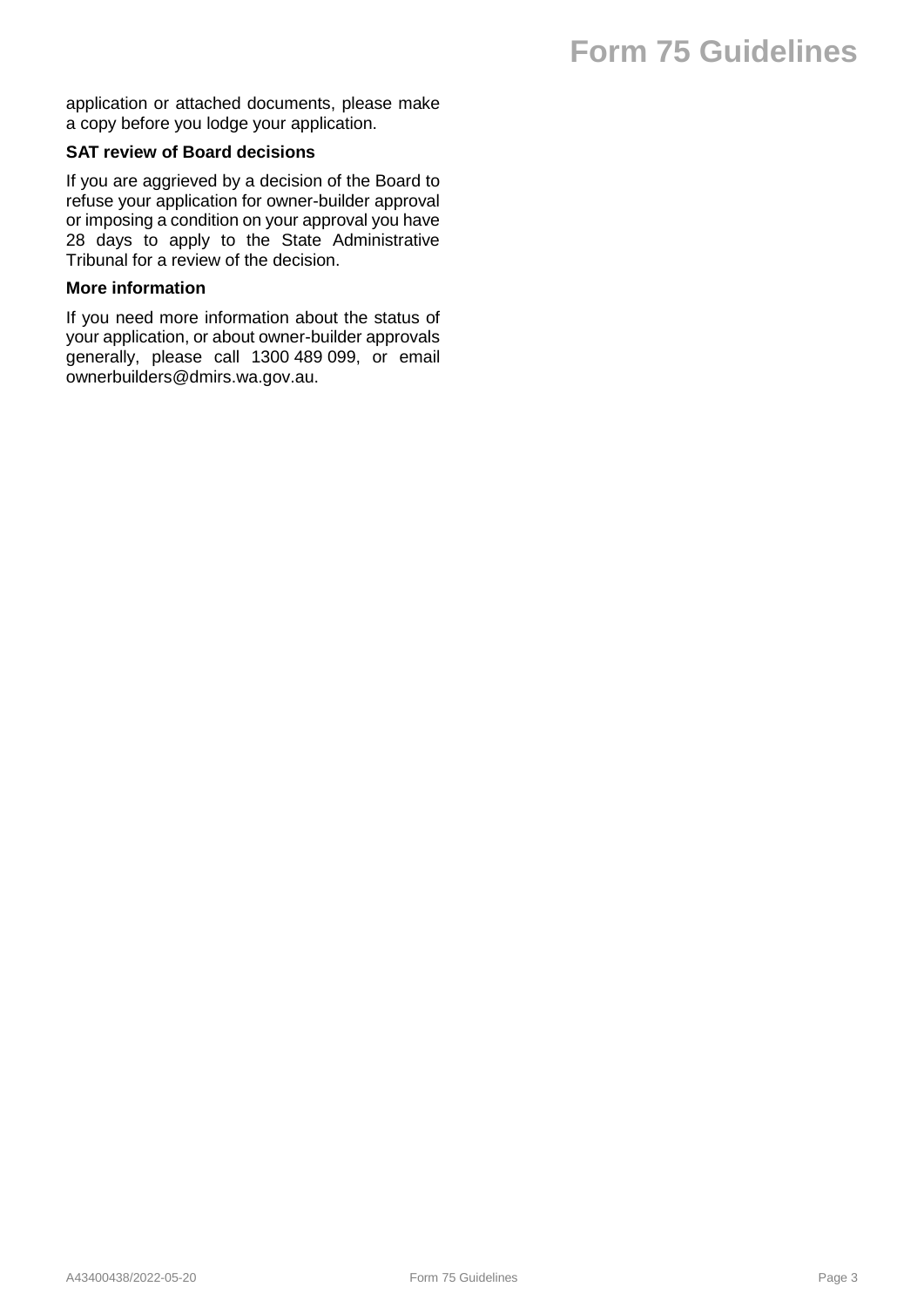

# **Owner-builder approval**

**Form 75**

# **CHECKLIST**

Use this checklist to ensure that you have completed all parts of your application and attached all necessary supporting documents.

- $\Box$  Contact details provided for each owner/applicant
- $\Box$  Evidence provided of owner/applicant knowledge of the duties and responsibilities of an owner-builder
- $\Box$  Evidence of Proof of Interest in the Land (copy of certificate of title/leasehold arrangement /contract to purchase) dated within the last three months
- $\Box$  Confirmed intention to reside at, occupy, or make use of this building upon completion
- $\square$  Site address of owner-builder project provided
- $\square$  Description of proposed owner-builder work
- $\Box$  Evidence (appropriately scaled A4 documents) detailing site, floor, and elevation plans for the proposed building work (must also include any locations of existing buildings on the site)
- $\Box$  Declaration signed and dated by each owner/applicant
- $\Box$  Payment details provided
- $\Box$  Attachment A completed if appropriate

**Incomplete applications cannot be assessed. If you need help completing this form please call the department on 1300 489 099 and ask for Licensing Services.**

# **PAYMENT**

#### **Application fee (**GST is not applicable)

**Fee payable**

| <b>CREDIT CARD PAYMENT DETAILS</b>                                                                                                                                                                                                                         |    |                           |           | (Payment will appear as "WA Gov - DMIRS" on your bank statement) |                                                                                       |  |
|------------------------------------------------------------------------------------------------------------------------------------------------------------------------------------------------------------------------------------------------------------|----|---------------------------|-----------|------------------------------------------------------------------|---------------------------------------------------------------------------------------|--|
| Mastercard<br>Card Type<br>Visa<br>(Only Visa and Mastercard accepted)<br><b>Card Number</b><br>Please print<br>Card Holder<br><b>Expiry Date</b><br>I authorise the Department to deduct the current prescribed fee*<br>Signature / Authorisation<br>Date |    |                           |           |                                                                  |                                                                                       |  |
| Cardholder's contact phone number:<br>*Fees are subject to change on 1 July of each year<br>ABN: 69 410 335 356                                                                                                                                            |    |                           |           |                                                                  |                                                                                       |  |
| <b>Office Use only</b>                                                                                                                                                                                                                                     |    |                           |           |                                                                  |                                                                                       |  |
| <b>Total Fee</b>                                                                                                                                                                                                                                           | \$ | <b>Department</b><br>Code | <b>BD</b> | <b>Chart</b><br><b>Description</b>                               | <b>Owner Builder Fee - Residential</b><br>or<br><b>Owner Builder Fee - Commercial</b> |  |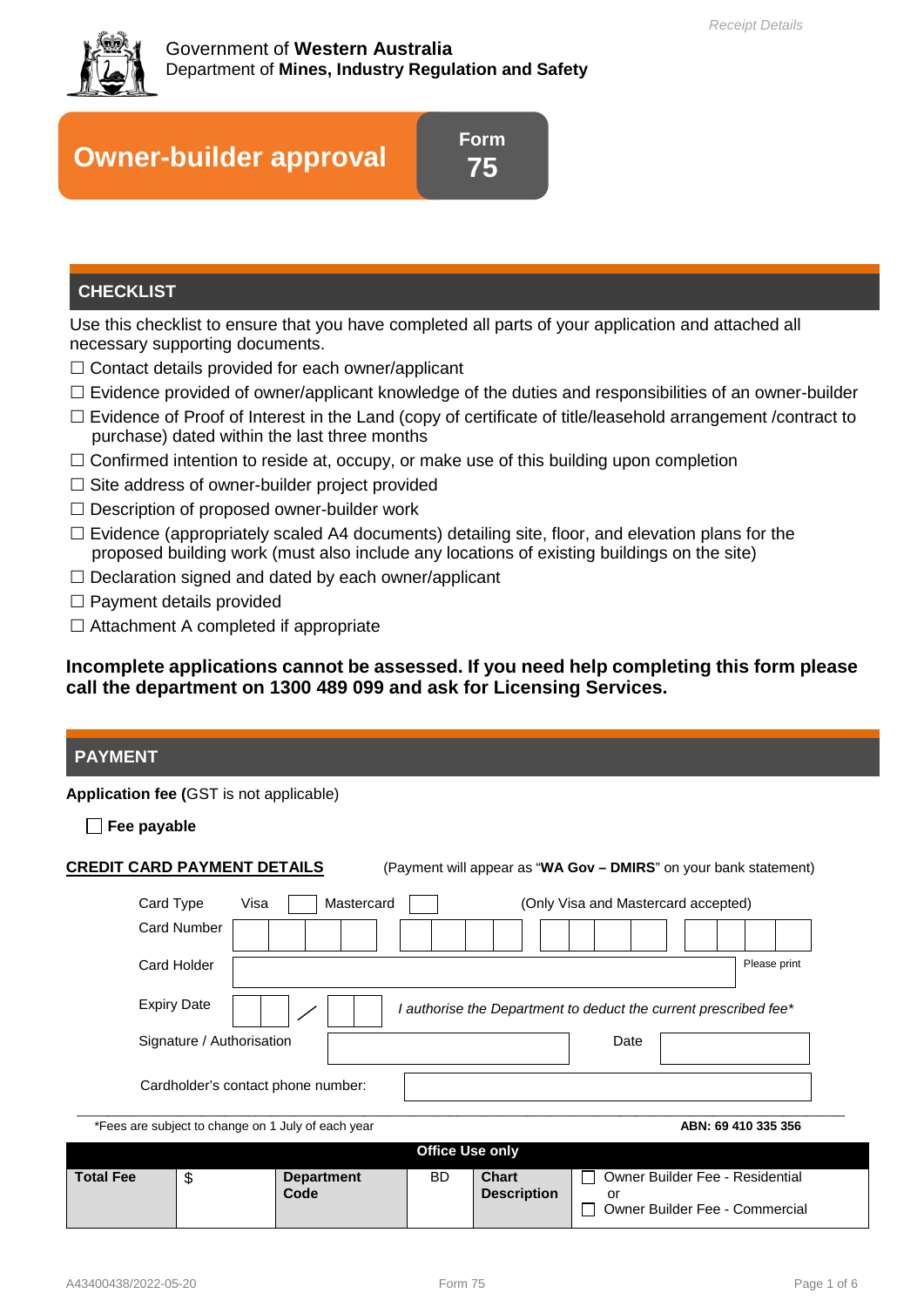

# **Owner-builder approval**

**Your application cannot be assessed unless all sections are completed and all attachments are provided.**

**Form 75**

# **LAND OWNERS / APPLICANTS**

Please provide all of the required information below. Where there is more than one owner please attach an additional page listing their details.

| <b>Owner/applicant 1 – personal details</b> – owner/applicant with the knowledge and responsibilities of<br>an owner builder (primary contact) |                                                        |  |  |       |      |
|------------------------------------------------------------------------------------------------------------------------------------------------|--------------------------------------------------------|--|--|-------|------|
| Salutation                                                                                                                                     | <b>Mrs</b><br>$\vert$ Ms<br>Other please specify<br>Mr |  |  |       |      |
| Family name                                                                                                                                    |                                                        |  |  |       |      |
| First name                                                                                                                                     |                                                        |  |  |       |      |
| Other name(s)                                                                                                                                  |                                                        |  |  |       |      |
| Date of Birth                                                                                                                                  | Day                                                    |  |  | Month | Year |

# **Address and contact details**

| <b>Street</b>          |              |          |
|------------------------|--------------|----------|
| Suburb                 | <b>State</b> | Postcode |
| <b>Daytime Contact</b> |              |          |
| Email                  |              |          |

#### **Owner/applicant 2 – personal details**

| Salutation    | Mr  | <b>Mrs</b> | Ms<br>$\sim$ | $\Box$ | Other please specify |  |
|---------------|-----|------------|--------------|--------|----------------------|--|
| Family name   |     |            |              |        |                      |  |
| First name    |     |            |              |        |                      |  |
| Other name(s) |     |            |              |        |                      |  |
| Date of Birth | Day |            |              | Month  | Year                 |  |

# **Address and contact details**

| <b>Street</b>   |              |          |
|-----------------|--------------|----------|
| Suburb          | <b>State</b> | Postcode |
| Daytime Contact |              |          |
| Email           |              |          |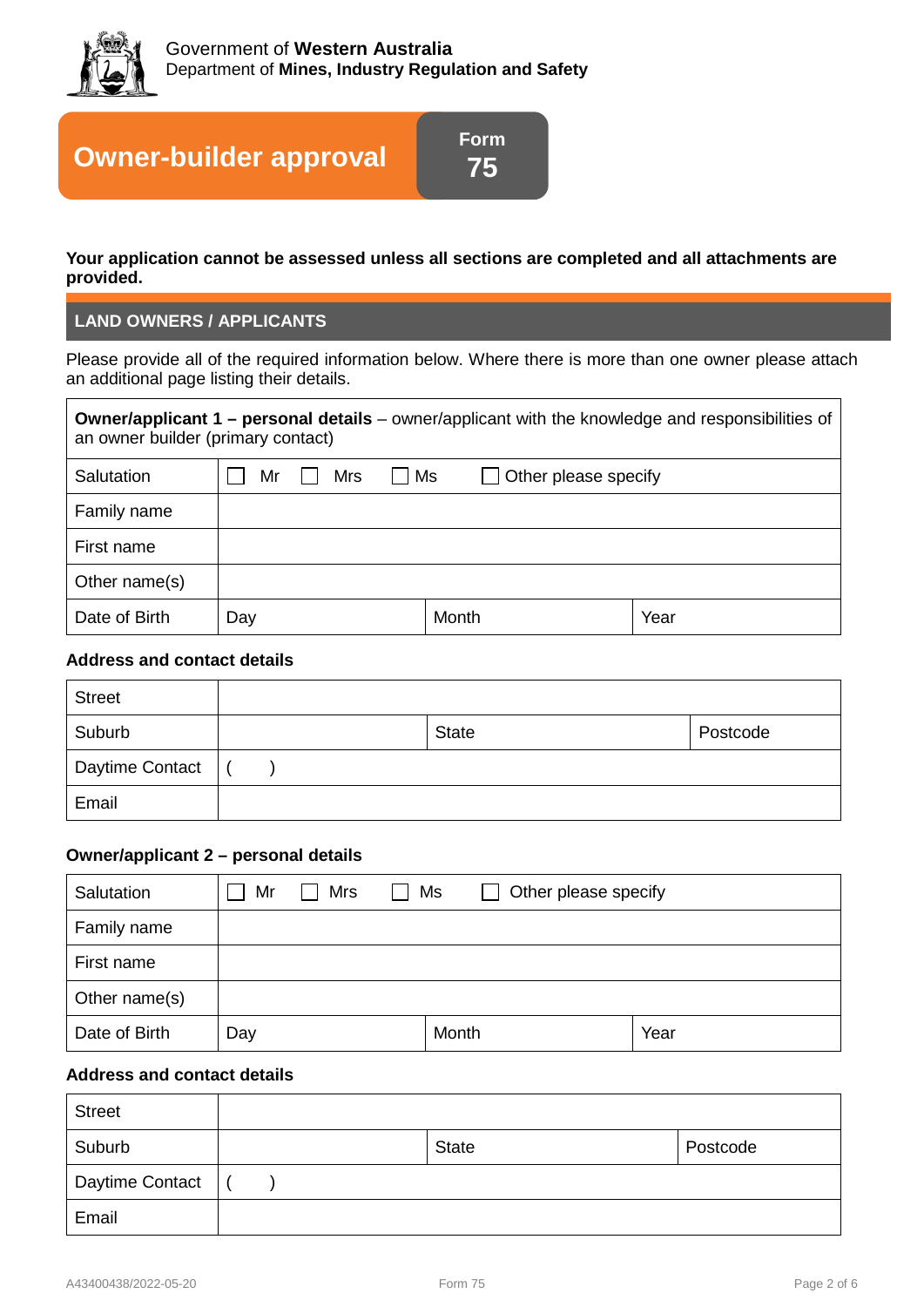# **Form 75**

### **OWNER-BUILDER KNOWLEDGE**

Nominate the owner/applicant who can demonstrate knowledge of the duties and responsibilities of an owner-builder.

| Full<br>une<br>ີ |                             |  |
|------------------|-----------------------------|--|
| _                | .<br>$\cdots$<br>. .<br>. . |  |

1 Provide a copy of the white/blue card or other document showing that this owner has completed training course CPCCOHS1001A – Prepare to work safely in the |\_\_| Attached construction industry.

Provide evidence of **one** of the qualifications below:

2 Completion of an owner-builder course relevant to Western Australia **no more than two years prior** to the date of this application.  $\Box$  Certificate attached **no more than two years prior** to the date of this application.

OR

3 Current registration as a Building Practitioner in Western Australia

Provide your licence/registration number:

# **PROOF OF INTEREST IN THE LAND**

Provide one of the following as evidence of "ownership" (including prescribed interests in the land).

### **Certificate of Title (C/T)**

1 A copy of the Certificate of Title naming the applicant as the registered  $\Box$  Attached proprietor of the land and issued by Landgate **within the last three months.**

OR

# **Leasehold interest**

2 A copy of the lease document; AND

| A copy of the Certificate of Title (C/T) naming the lessor as the registered $\sqsubset$ |        |
|------------------------------------------------------------------------------------------|--------|
| proprietor of the land and issued by Landgate within the last three months               | $\Box$ |

Checklist for lease document

- Description of land (Volume and Folio number as shown on certificate of title)
- □ Full name of lessor
- □ Full name of lessee (applicant)
- $\Box$  Term of lease
- $\Box$  Clause granting exclusive possession of the land to the applicant
- $\Box$  Clause or terms that allow the lessee to undertake building work without the consent of each person whose name is registered as a proprietor of the land
- $\Box$  Details of yearly rental (does not need to be at a commercial rate)
- $\Box$  Witnessed signature of both parties (must also include date witnessed)

Note: A prescribed residential tenancy agreement under the *Residential Tenancies Act 1987* will not serve for the lease of commercial or non-residential premises.

OR

#### **Interest as purchaser**

3 A copy of a contract to purchase an estate in fee simple in the land (freehold purchase) showing the applicant as the purchaser dated **within the last three months**. Attached

Attached

| Attached |
|----------|
|----------|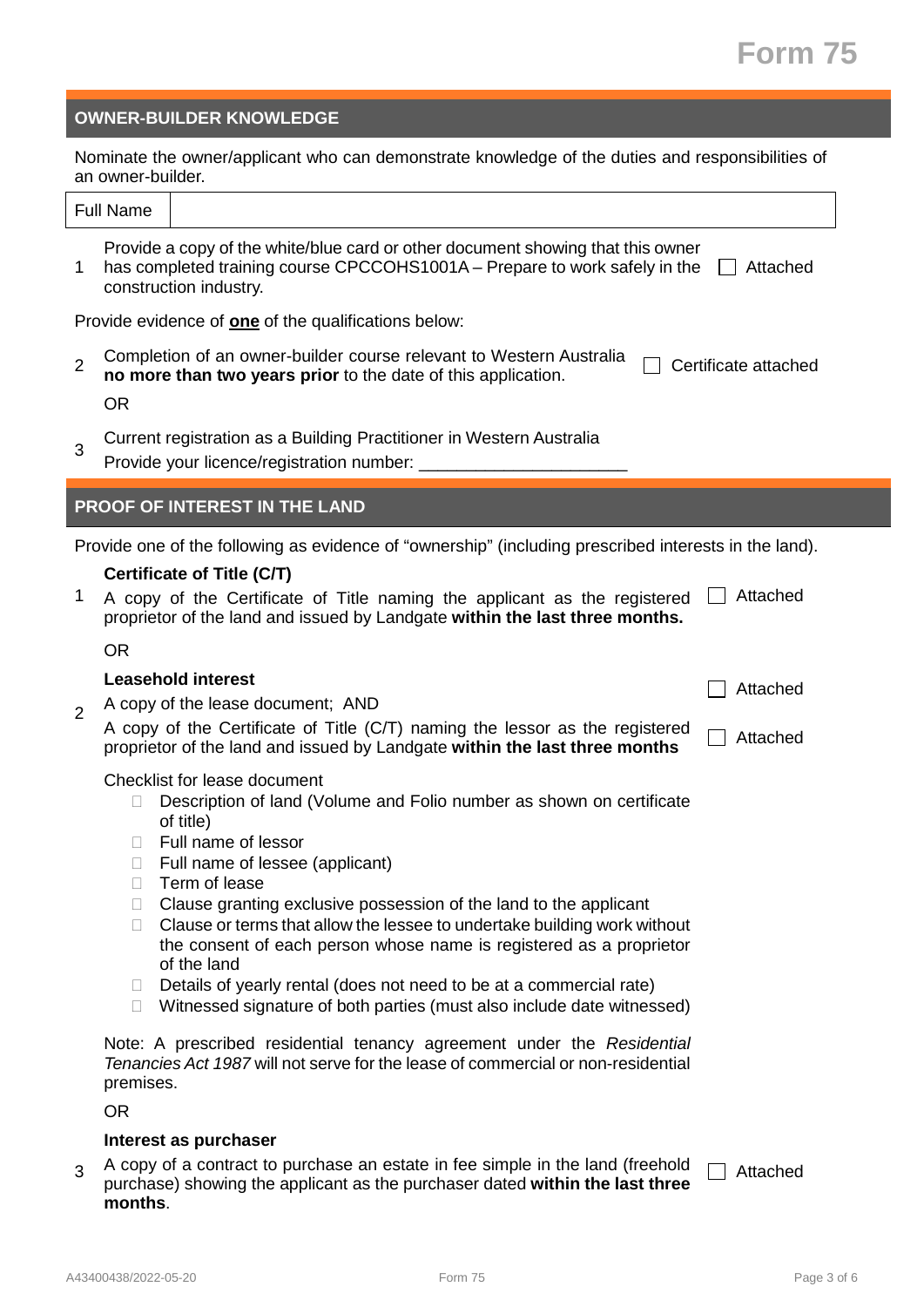# **USE OF THE BUILDING**

Owner-builder approval can only be granted to persons who own (or have a prescribed interest in) the land *and* who intend to reside at, occupy, or make personal use of the land when the building work is complete (depending on the type of building the work relates to).

YES, I/we intend to reside on this land when the building work is completed that relates to **a detached house**.

Or;

YES, I/we intend to occupy or make use of this land when the building work is completed that relates **a Class 10 building or small commercial building**.

# **SITE ADDRESS OF OWNER-BUILDER PROJECT**

| Lot number       | Street number |  |
|------------------|---------------|--|
| <b>Street</b>    |               |  |
| Suburb           | Postcode      |  |
| Local government |               |  |

### **DESCRIPTION OF OWNER-BUILDER PROJECT**

#### **Proposed owner-builder work**

An owner-builder can build, renovate, or extend the following types of buildings:

- 1 Class 1a(i) a single-residential detached house or habitable building on the same property but separate from the main house, such as a granny flat;
- 2 Class 10 a non-habitable building or structure such as a private garage, carport, or shed; or
- 3 Small commercial building a one or two storey building with a total floor area of less than 500m<sup>2</sup> that is not Class 1a(i) detached house, a Class 10 building, or a farm building.

#### **Please confirm the class of owner-builder work you intend to carry out:**

 $\Box$ **Class 1a(i)** (new, renovated, extended detached house; ancillary dwelling, or transportable)

 $\Box$ **Class 10** (separate garage, carport, store, or shed)

 $\Box$ **Small commercial building** (new, renovated, extended, or fit-out)

# **PLANS FOR THE OWNER-BUILDER PROJECT**



Attach evidence (appropriately scaled A4 documents) showing the site, floor, elevation plans and the locations of existing buildings on the site.

Attached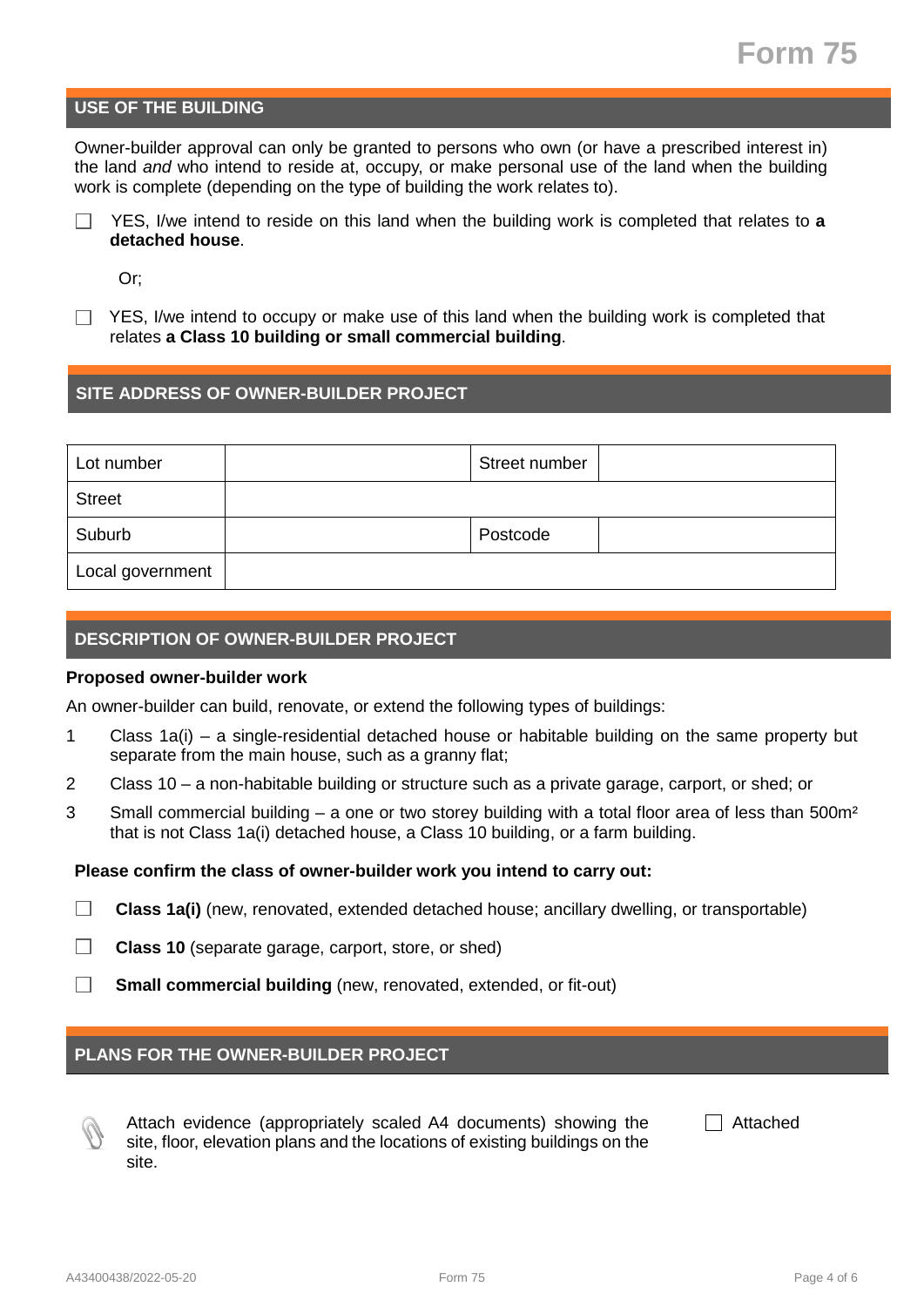# **DECLARATION BY APPLICANT**

# **Declaration**

I/we declare that the information and documents given with or in support of this application, whether or not provided at the time of, or subsequent to, lodgment are true and correct.

I/we understand that providing a false or misleading statement in an application is an offence under section 99 of the *Building Services (Registration) Act 2011*.

| Owner 1 |                                                                                                                                                               |                                |      |
|---------|---------------------------------------------------------------------------------------------------------------------------------------------------------------|--------------------------------|------|
|         | Full name of owner/applicant 1                                                                                                                                | Signature of owner/applicant 1 | Date |
| Owner 2 |                                                                                                                                                               |                                |      |
|         | Full name of owner/applicant 2                                                                                                                                | Signature of owner/applicant 2 | Date |
|         | An application for owner-builder approval must be signed by each<br>owner of the land. Attach another copy of this page if there are more<br>than two owners. | Attached                       | N/A  |